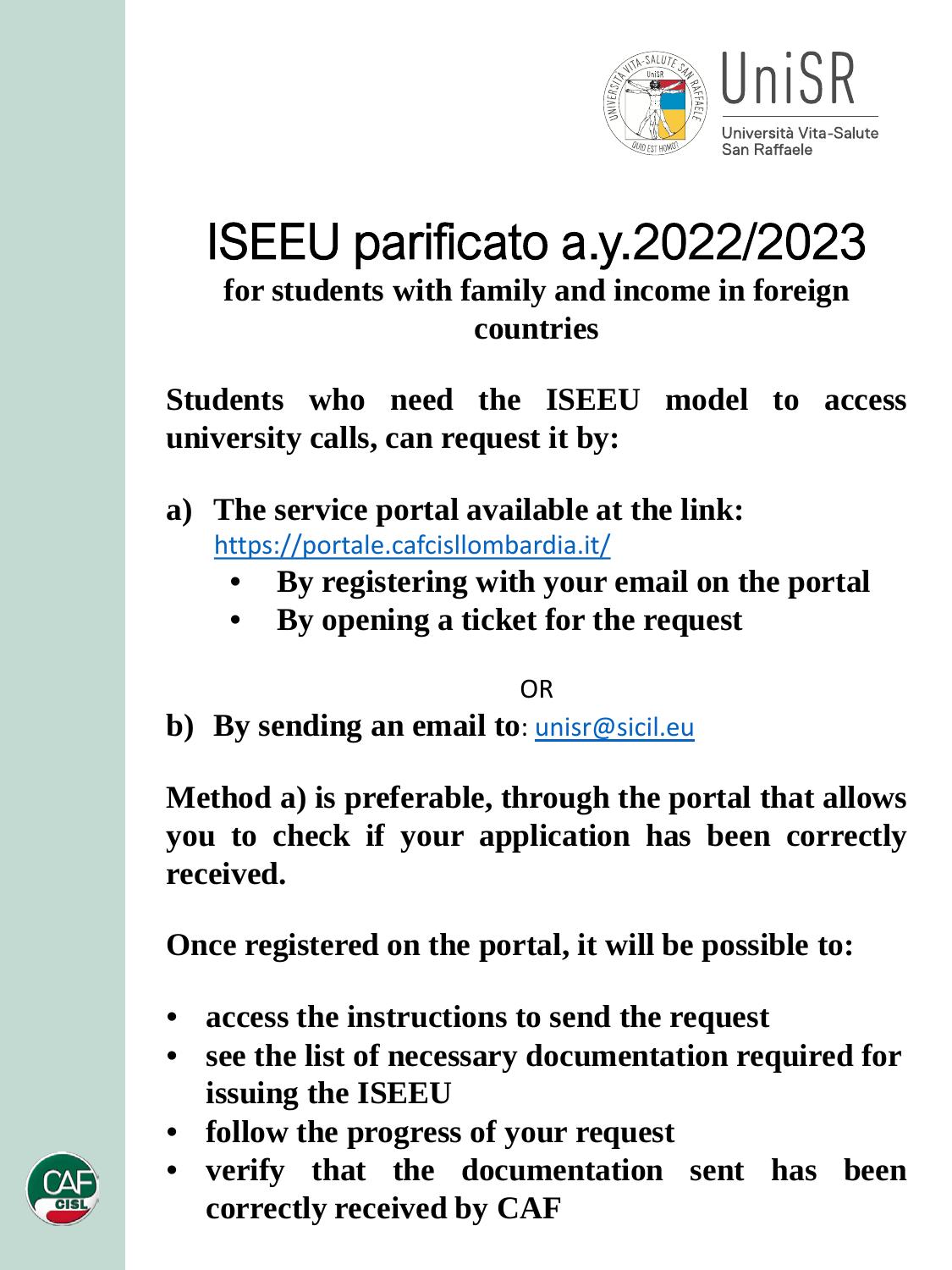## Documents needed for ISEE Parificato Università stranieri A.A.2022/2023

To obtain the calculation of the ISEE, it is necessary to have some information for each household member. Without such data it is NOT possible to perform the calculation and processing.

Below are the main documents required to complete the application 2022.

- □ **PERSONAL DATA** of the student
- £ **CODICE FISCALE Italian** student
- £ **IDENTITY DOCUMENT or PASSPORT** IN COURSE OF VALIDITY of the student
- £ **DOCUMENT CERTIFYING THE COMPOSITION OF THE FOREIGN HOUSEHOLD**
- £ **UNIVERSITY ID Number**
- £ **COURSE NAME**
- £ **2020 INCOME documentation received in FOREIGN COUNTRY** for each member of the household:

the document must clearly state that the income refers to the year 2020 and if one or more members, 18 years of age or older did not receive income in the year 2020, it is however mandatory to submit a declaration to that effect

- £ **2020 INCOME documentation received in ITALY** for each member of the family:
	- o Modello 730 and/or UNICO model (ITALY) if presented
	- o CUD Models Issued by the EMPLOYER if you worked in 2020 in Italy
	- o **SCHOLARSHIPS, DOCTORATES and RESEARCH GRANTS** awarded in 2020**:** certificate from the awarding body of the scholarship is required, etc.,
	- o Certification of fees for occasional services: VOUCHER
- £ **2020 abroad properties documentation** (HOUSES OF RESIDENCE FOREIGN COUNTRY):
	- o *FAMULY-OWNED properties* as of 31/12/2020 with documentation showing the square meters and/or the value of the property held abroad or certificate of absence of ownership of buildings for each member aged 18 years or more in the year 2020
	- o *REGISTERED RENTAL CONTRACT* (if the unit resides in rent) with the value of the monthly or annual current rent
- £ Documentation of the **MOVABLE ASSETS relative to 31/12/2020 for every member of the nucleus possessed abroad and in Italy:**
	- o Deposits and foreign current accounts "BALANCE at 31/12/2020"
	- o Equity securities, dividends, foreign equity as at 31/12/2020
	- o Equity of any companies owned abroad at 31/12/2020 or the last one in possession